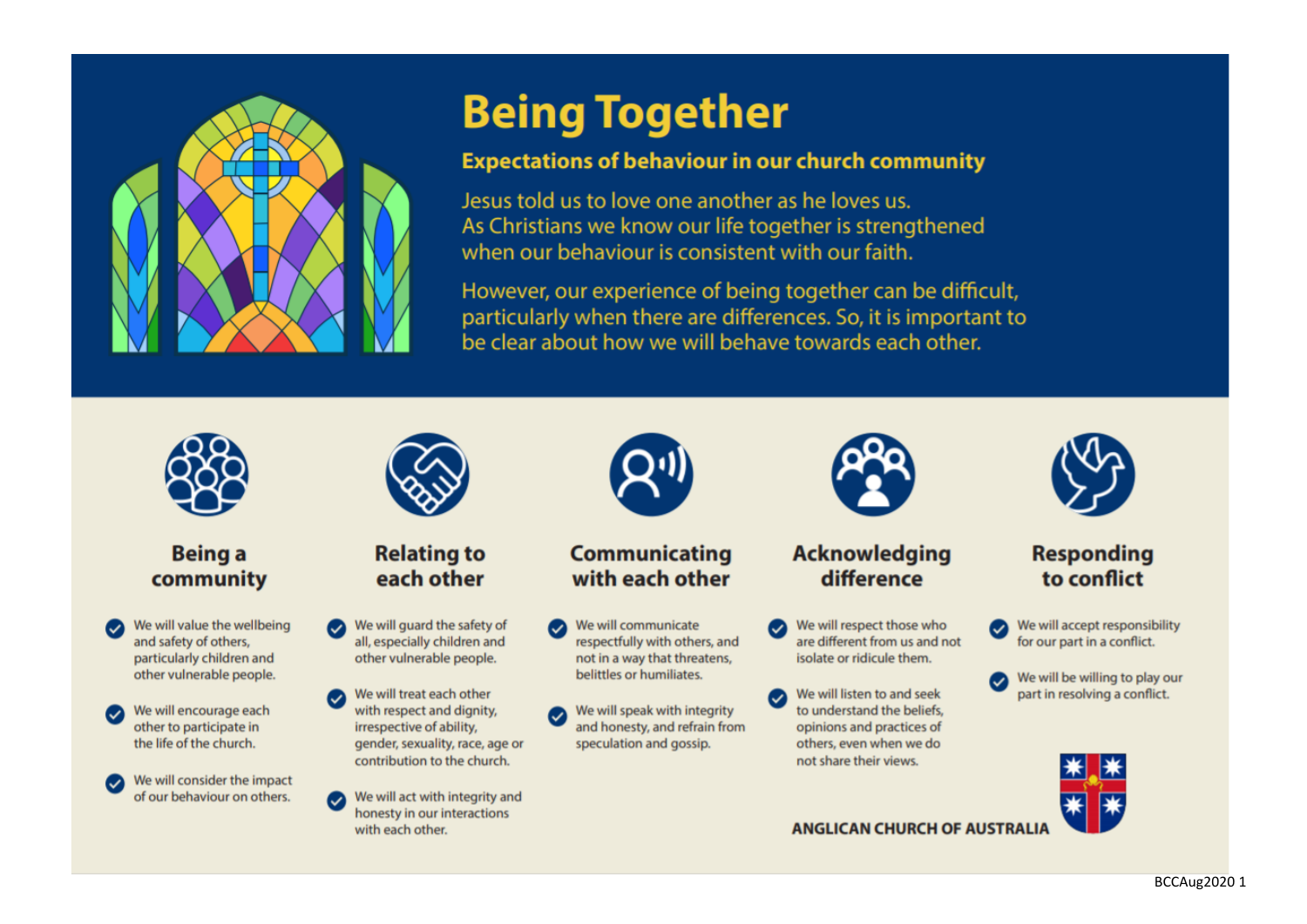

### **Expectations of behaviour in our church community**

- We will value the wellbeing and **safety of others, particularly children and other vulnerable people.**
- ✓ **We will encourage each other to participate in the life of the church**
- ✓ **We will consider the impact of our behaviour on others**



**Being a** community

We actively make sure individuals and groups are kept safe from harm and are positively able to flourish, especially:

- Children
- **Seniors**
- Vulnerable Persons

In particular, all who minister to Children and Young People are also subject to Sections 3 & 5 of Faithfulness in Service, irrespective of whether they are Clergy or Laity.

We speak up and ensure we are heard when we see or suspect someone is treated wrongly.

We maintain clear professional and personal boundaries.

We don't tolerate, in any form (whether individually, in our community or in online environments):

- **Bullying**
- Harassment
- Coercion
- Aggressive Behaviour
- Behaviour that is adversely affected by alcohol, drugs or medication

We care for our environment and God's creation by:

- Being good stewards of our resources
- Limiting waste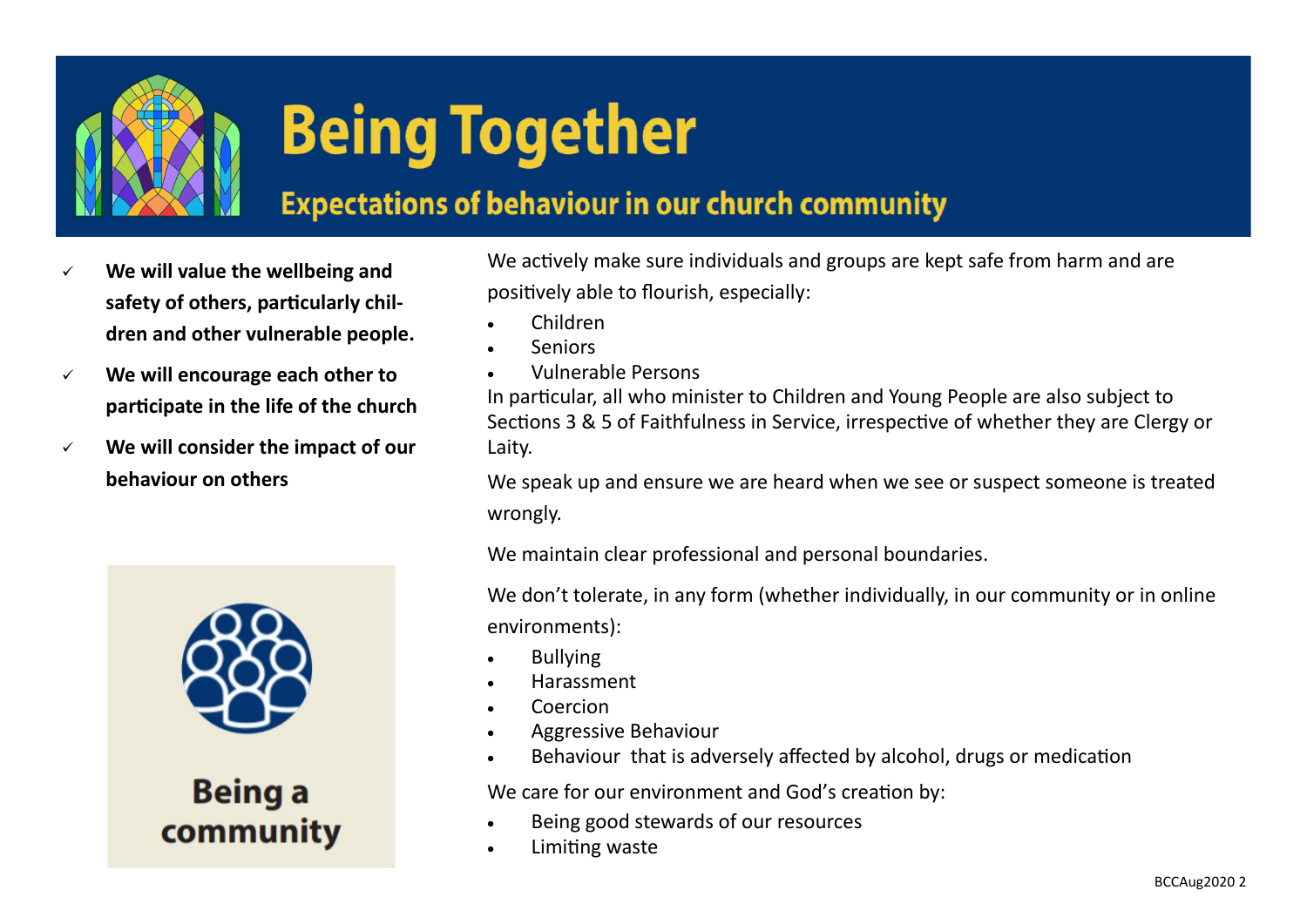

### **Expectations of behaviour in our church community**

- We will guard the safety of all **especially children and other vulnerable people**
- ✓ **We will treat others with respect and dignity, irrespective of ability, gender, sexuality, race, age or contribution to the church.**
- ✓ **We will act with integrity and honesty in our interactions with each other.**



**Relating to** each other

We work together and ensure people feel safe by:

- Being kind, helpful and appreciative
- Assessing risks and minimising harm
- Understanding and respecting boundaries
- Ensuring no special favours or inducements are offered nor dependent relationships enabled

We ensure our decision making is:

- Consultative and collaborative
- Transparent and accountable
- Without personal gain or conflict of interest

We accept the responsibilities and consequences of our decisions, words and actions.

We ensure that those affected by our decisions are:

- Made aware of the implications in a timely and generous manner
- Told of any decision respectfully and helpfully to enable appropriate responses to be made

We celebrate diversity by welcoming all people to be part of and to benefit from our church community.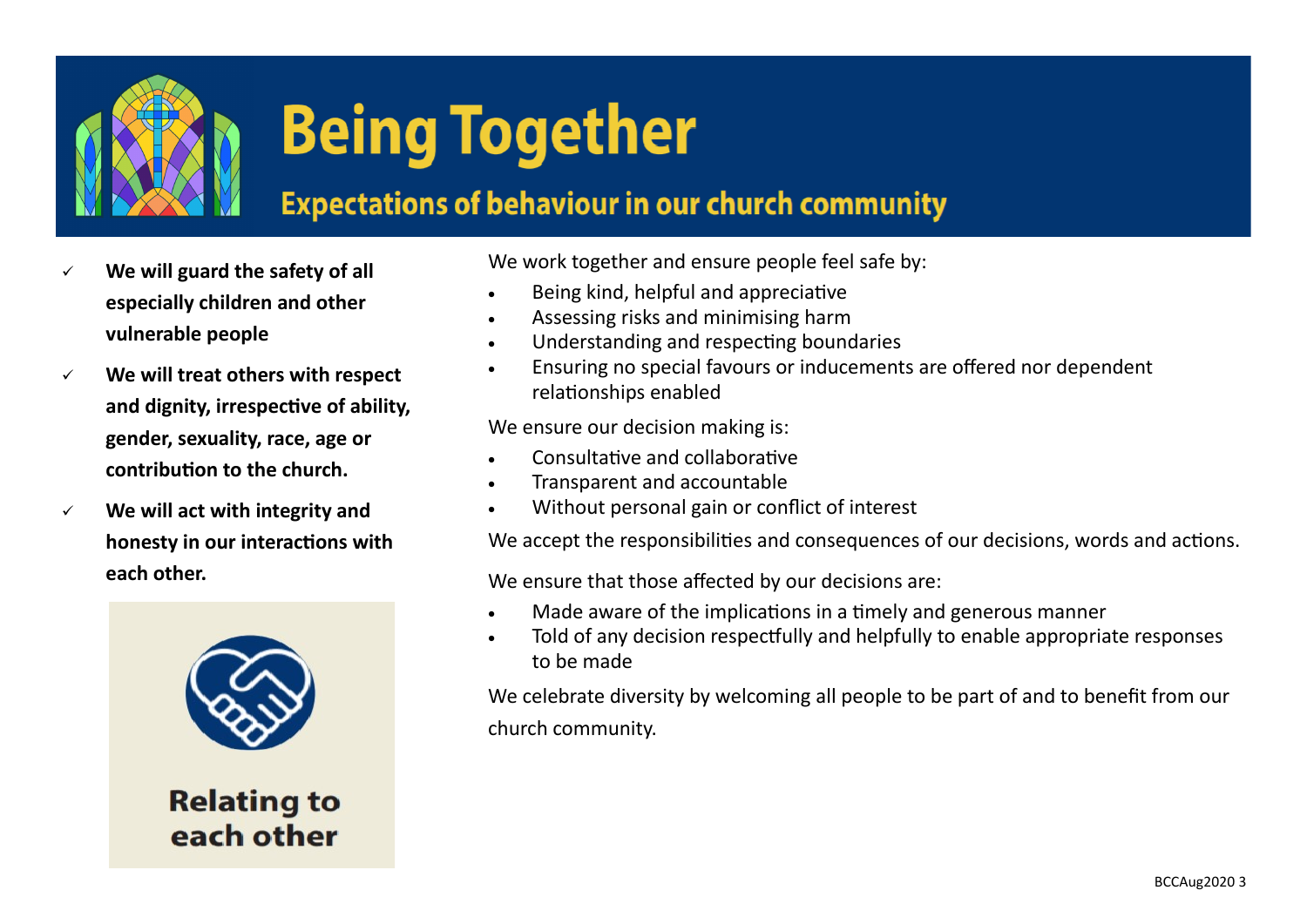

### **Expectations of behaviour in our church community**

- We will communicate respectfully **with others, and not in a way that threatens, belittles or humiliates.**
- ✓ **We will speak with integrity and honesty, and refrain from speculation and gossip.**



### **Communicating** with each other

We communicate through speech, writing, behaviour and presence in a way which is:

- Respectful
- Thoughtful
- Honest
- **Timely**
- Appropriate

We do not:

- Make statements with the intent of causing embarrassment or shame to others
- Gossip or speculate about others

We accept responsibility for our words and their effect on others by:

- Being accountable for what we say and do
- Being patient with one another
- Accepting our part in keeping good relationships and order
- Letting go of grudges and old hurts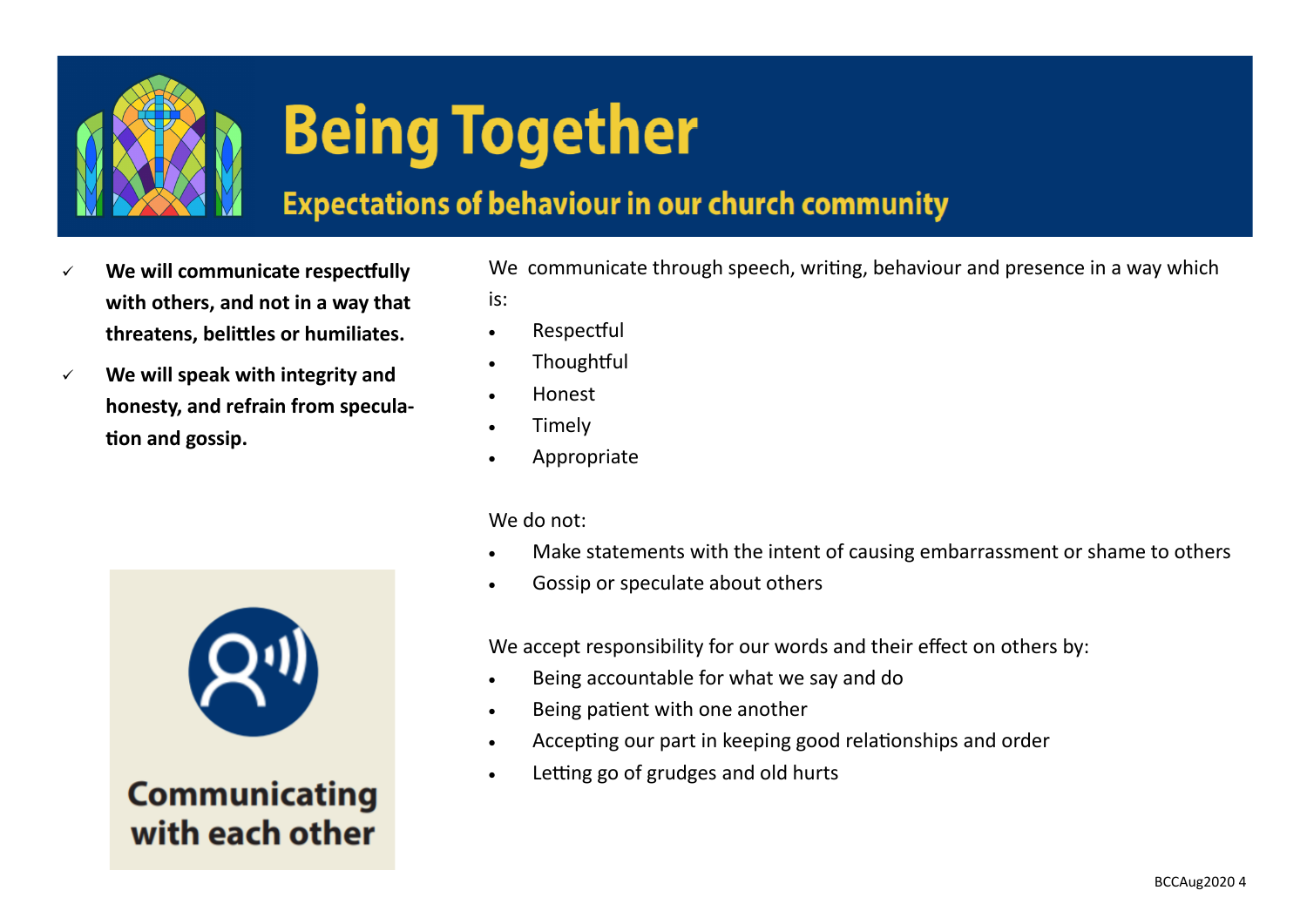

### **Expectations of behaviour in our church community**

- We will respect those who listen **to us and not isolate and ridicule them.**
- ✓ **We will listen to and seek to understand the beliefs, opinions and practices of others, even when we do not share their views.**



**Acknowledging** difference

We recognise and respect differences in people and their thinking.

We commit to do as we are asked by Jesus in the Two Great Commandments: to love God and to love our neighbour as ourselves.

We uphold the right of all people to be treated as God's creation made in the image and likeness of God.

We welcome all groups and individuals.

We are sensitive to:

- cultural differences.
- non-political,
- non gender biased and non-sexist.

We keep confidential any personal information and store it securely.

We abide by the requirements of Safe Church provisions.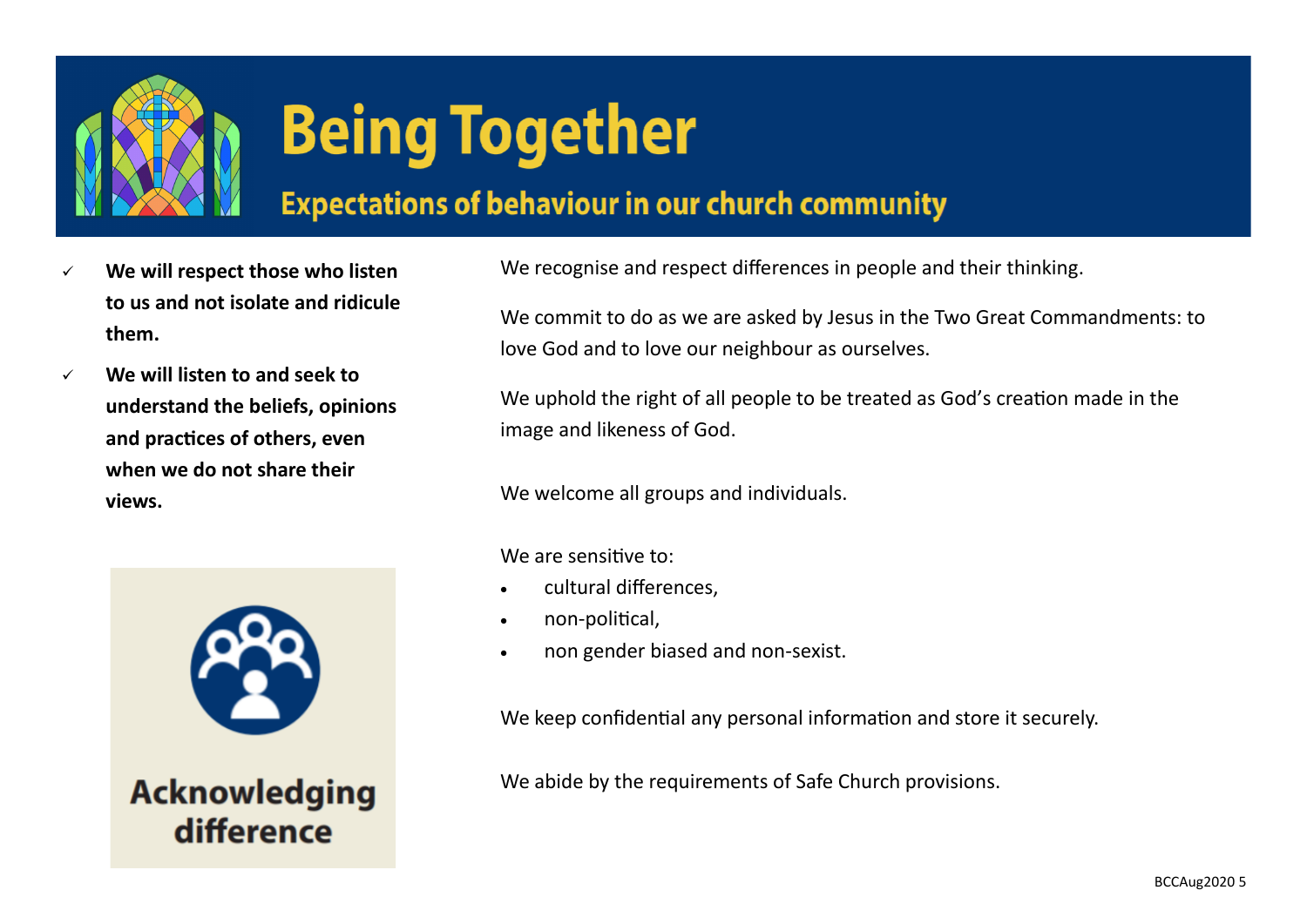

### **Expectations of behaviour in our church community**

- We will accept responsibility for **our part in a conflict**
- ✓ **We will be willing to play our part in resolving a conflict**

**Responding** to conflict

We seek active peace by:

- Resolving our differences positively
- Respecting other people's opinions
- Giving a voice to the vulnerable
- Being servants of one another
- Refraining from aggressive behaviour

When we get things wrong we apologise and make good through repentance, forgiveness and reconciliation.

We change our behaviour and accept the consequences of our wrongdoing.

When we face a disagreement with another person, we:

- Listen carefully
- Use the relevant diocesan policy (Policy and Protocol for Addressing Grievances, Conflict Management & Bullying) to find a pathway to restoration of relationship
- Approach the matter thoughtfully and generously
- Attempt to restore the relationship to a positive new standard

We follow and honour the doctrines, statutes and policies of our church and endeavour to use them to promote peace and God's love amongst all people.